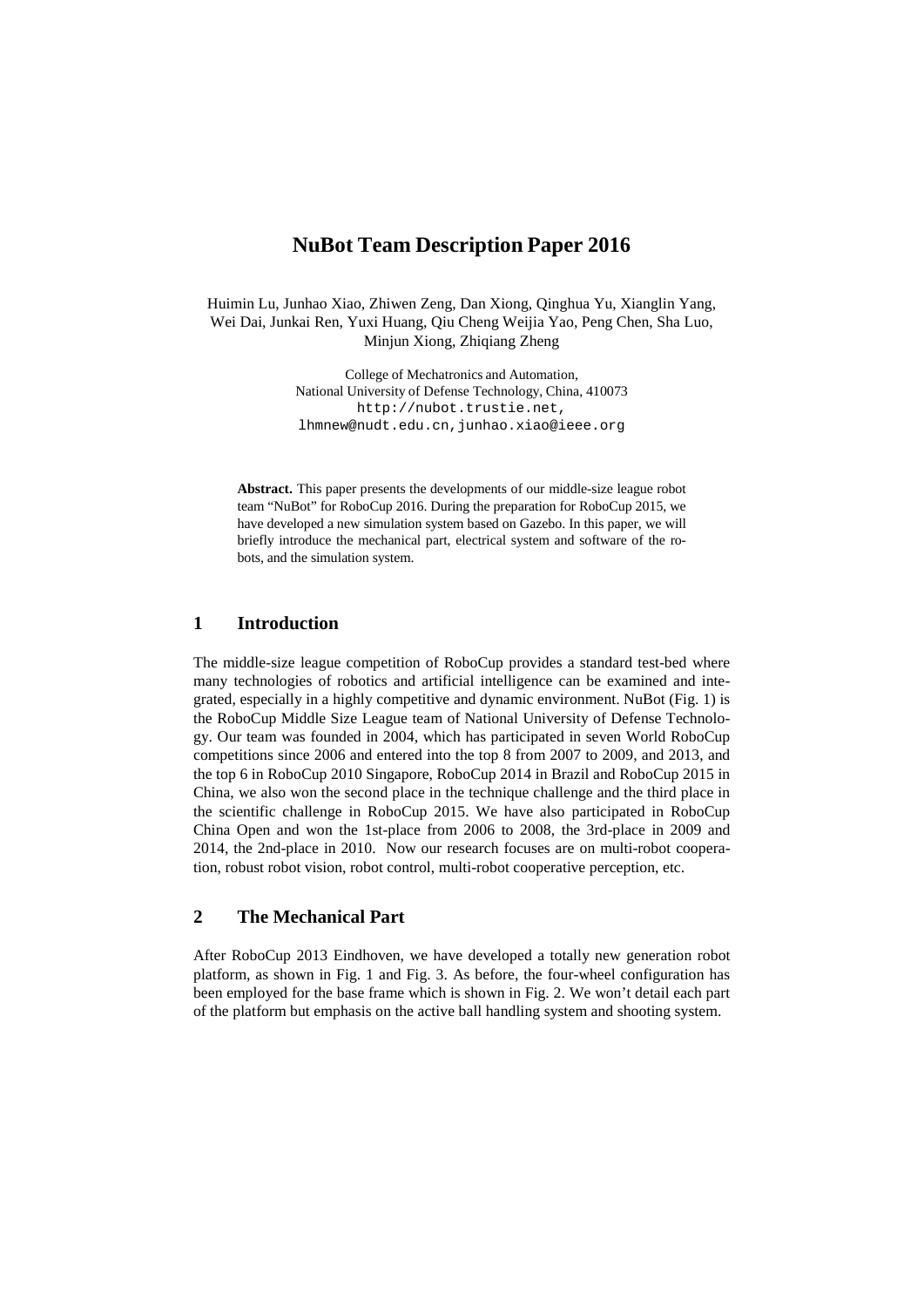

**Fig. 1.** The NuBot robots.

### **2.1 The Active Ball Handling System**

The active ball handling system, which is designed for dribbling the ball, is made up of the active ball handling mechanism and its close-loop control system. As illustrated in Fig. 3, there are two symmetrical assemblies, and each contains a wheel, a DC motor, a set of transmission bevel-gear, a linear displacement transducer and a support mechanism. The wheels are driven by the DC motor and are always pressed by the ball, therefore they can generate various friction force to the ball, making it rotate in desired directions and speeds together with the soccer robot. During dribbling, the robot will constantly adjust the speed of the wheels to maintain a proper distance between the ball and the robot using a closed-loop control system. This control system takes the actual ball distance as the feedback signal, which is measured indirectly by the linear displacement transducers attached to the supporting mechanism. As the ball moves closer to the robot, the supporting mechanism will raise, and then compress the transducer; otherwise, the support mechanism will fall and stretch the transducer. The information obtained from two transducers can be used to calculate the actual ball distance based on a given detailed geometry model and careful calibrations. This system effectively solves the ball handling control problem.



**Fig. 2.** The omni-directional wheel and the four-wheel configuration base frame.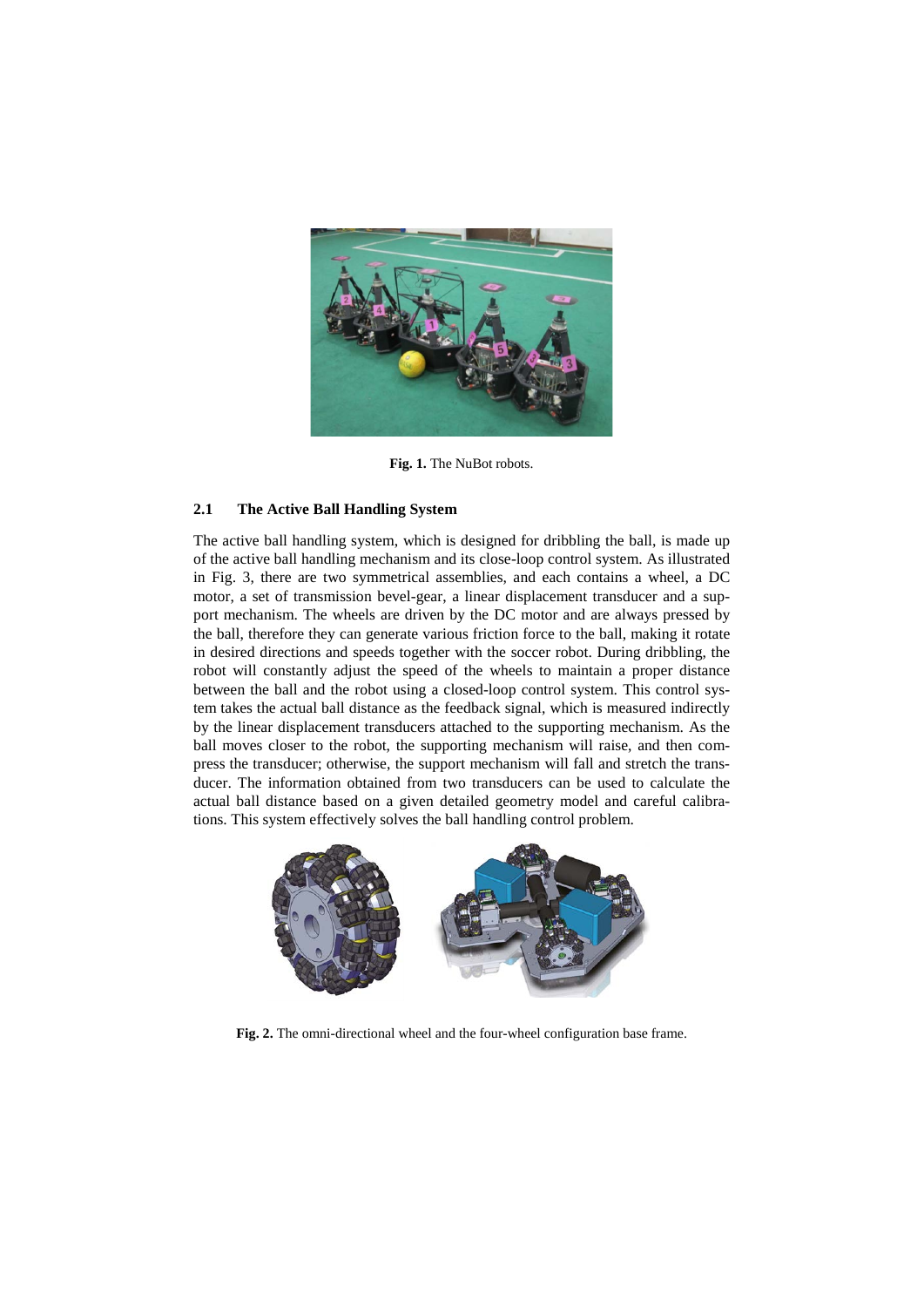

**Fig. 3.** Our active ball handling system.

### **2.2 The Electromagnet shooting system**

The shooting system is basically a custom-designed electromagnet with a high impulsive force. As depicted in Fig. 4, it consists of a solenoid, an electromagnet core, a shooting rod, a capacitor, and two linear actuators with potentiometer. The shooting rod can be adjusted in height to allow for different shooting modes, namely at shoots for passing and lob shoots for scoring. Two modes are realized using two linear actuators to move the hinge of the shooting rod to different positions. Initially, the electromagnet core is rearward located within the solenoid and the capacitor is charged. When the shooting action is activated, the rod will be adjusted according to the currently selected mode. Then the control circuit board will switch on the solenoid by discharging the capacitor, thus produce a strong electromagnetic force to push forward the rod. The rod then strikes the ball and delivers momentum to it. After the shooting is finished, the core will be pulled back to its initial position by an elastic stripe and the capacitor will be recharged again and wait for the next shooting action. Therefore, this system is simple yet capable of various shooting angles.



**Fig. 4.** The electromagnet shooting system of the NuBot soccer robot. Left: The Electromagnet; right: The Shooting System.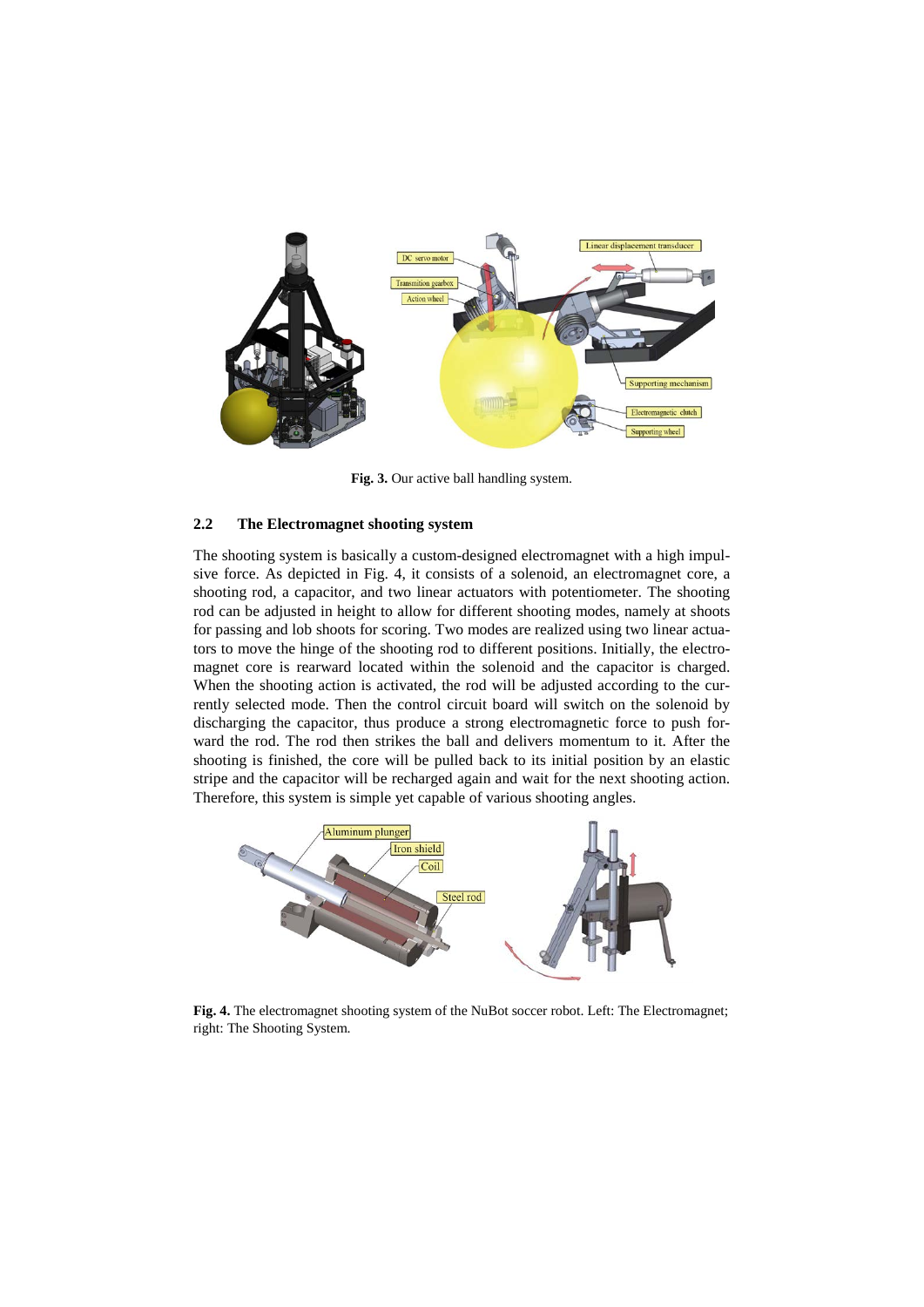### **3 Industrial electrical system**

In recent years, the risk of the fierce collision between robots increases in the highly dynamic MSL competition. To improve the real-time performance and robustness of our robot control system, we design our current electrical system using PC-based control technology as shown in Fig. 5. Due to steadily growing processing power, PC can work as an ideal platform for automation. It enables automation tasks to be performed through software without the dedicated hardware. All control system and visualization tasks can be carried out by a powerful central CPU and decentralized I/Os, thus the electrical system is highly scalable. For example, the limitation on the number of I/O modules, sensor modules and actuator modules is only dependent on the CPU processing power. In addition, the system employs the Ethernet-based fieldbus system EtherCAT and the TwinCAT system to realize high speed communication between industrial PC and the connected modules. Furthermore, the electrical system also realizes the effective utilization of high-performance multi-core processors.



**Fig. 5.** The electrical system based on PC control technology.

### **4 Software based on ROS**

As known, ROS provides a set of software libraries and tools for building robot applications across multiple computing platforms, which has many advantages: ease of use, high-efficiency, cross-platform, supporting multi-programming languages, distributed computing, code reusability, and is open source under BSD license.

We have built our software based on ROS for our new robots. The operating system is Ubuntu 12.04, and the version of ROS is groovy. The software framework, as shown in Fig. 6, is divided into 5 main parts: the Prosilica Camera node and the OmniVision node; the UVC Camera node, the FrontVision node and the Kinect node; the NuBot Control node; the NuBot HWControl node; the RTDB and the WorldModel node. Two Kinect nodes replace the FrontVision node and the UVC Camera node for the goalie. These nodes will be described in the following sub-sections.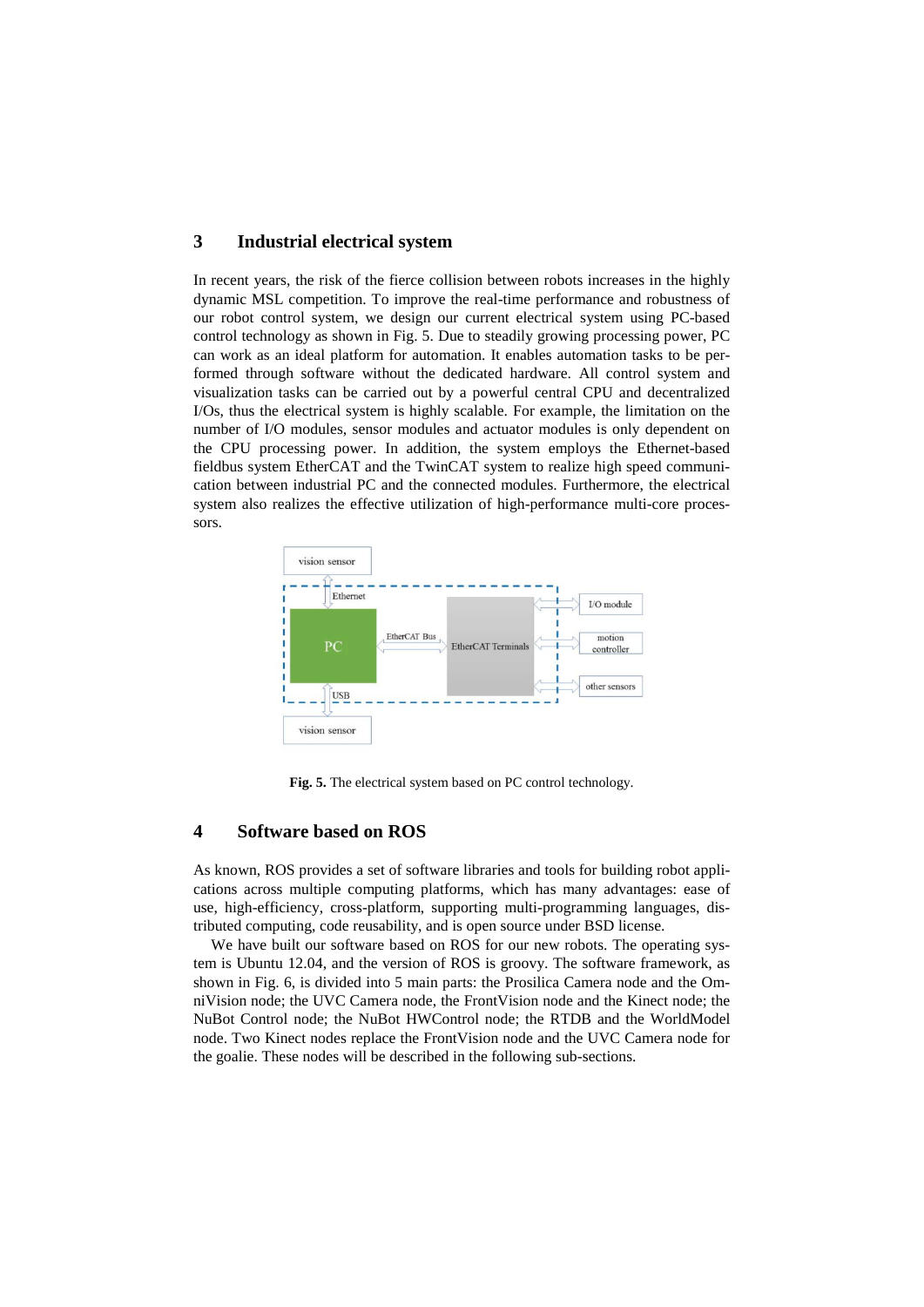

**Fig. 6.** The software framework based on ROS.

#### **4.1 The OmniVision node**

The perception is the basis to realize the autonomous ability such as motion planning, control decision and cooperation for mobile robots. Omnidirectional vision is one of the most important sensors for RoboCup MSL soccer robots. The image is captured and published by the Prosilica Camera node [1]. The OmniVision node realizes color segmentation, white line-points detection, robot self-localization, obstacle and ball detection, see [2] for algorithm details.

#### **4.2 The FrontVision node and the Kinect node**

The FrontVision node processes the perspective image captured and published by the UVC Camera node [3] and provides the more accurate ball position information for the regular robot. There are several premises needed to be considered. Firstly, the ball should be located on the ground. Secondly, the pinhole camera model is adopted to calibrate camera interior and exterior parameters off-line. Lastly, the height of the camera to the ground and the horizontal view angle of the camera are known. The node detects the ball using color segmentation algorithm and region growing algorithm similar to the OmniVision node. Then we can estimate the position of the ball on the ground according to the pinhole camera model.

The 3D information of the ball is of great significance for the goalie robot to intercept the lob ball. However, the front vision system and the omnidirectional vision system cannot obtain depth information directly. Therefore, we make use of two Kinect sensors to recognize and localize the ball and estimate its moving trace in 3D space. ROS provides the Kinect sensor driver and integrates Point Cloud Library (PCL). A color segmentation algorithm is employed to obtain some candidate ball regions. Then the random sample consensus algorithm (RANSAC) [4] is used to fit the spherical model using the 3D information of these candidate ball regions. The fitted ball is shown in Fig. 7. With the proposed method, only small amounts of candidate ball regions need to be fitted. Lastly, to intercept the ball for the goalie, the 3D trajectory of the ball regarded as the parabola is estimated and the touchdown-point in 3D space is also predicted [5].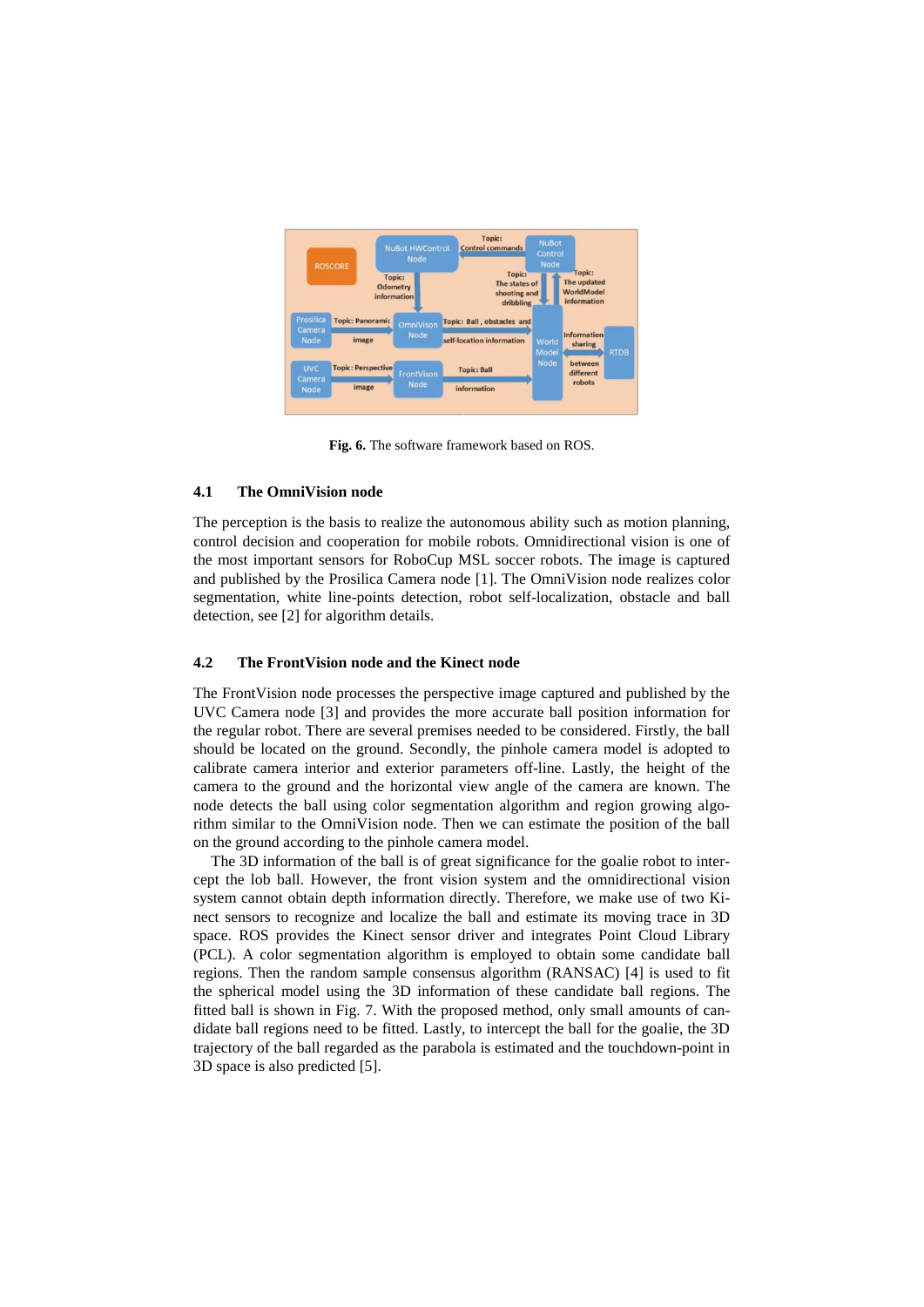

**Fig. 7.** The fitted ball by using the RANSAC algorithm.

### **4.3 The NuBot Control node**

On top level of the controllers, the NuBot soccer robots typically adopt the three-layer hierarchical structure. To be specific, the NuBot control node basically contains strategy, path planning and trajectory tacking functions.

Considering the highly dynamic competition environment, path planning and obstacle avoidance is still quite a challenge. To deal with it, an online path planning method based on the subtargets method [6] and B-spline curve is proposed. Benefiting from the proposed method, we can obtain a smooth path and realize real-time obstacle avoidance with a high speed. The method can be summarized as follows:

- generating some via-points employing the subtargets method iteratively;
- obtaining a smooth path by using B-spline curve method between via-points;
- optimizing the planning path via some actual constraints.

In fact, this method is simple yet effective. Besides, we also notice that, for the original subtargets method, the local minima problem cannot be avoided. For example, while the destination is blocked by some obstacles, the robot oscillates back and forth and cannot find a path to the destination. Our method can identify this situation accurately, deal with it by exchanging the destination and the robot's position, and obtain a smooth path to the destination, see [7] for detail.

#### **4.4 The NuBot HWControl node**

On bottom level of the controllers, the NuBot HW-Control node performs four main tasks: controlling the four motors of the base frame, obtaining odometry information, controlling ball handling system and shooting system. The ROS EtherCAT library for our robots is developed to exchange information between the industrial PC and some actuators and sensors (e.g. AD module, I/O module, Elmo, motors, linear displacement sensors.). The speed control commands calculated in the NuBot Control node are sent to four Elmo motor controllers of the base frame at 33Hz for realizing robot motion control. Meanwhile, the motor encoder data are used to calculate odometry information, which are published to the OmniVision node. For the third task, high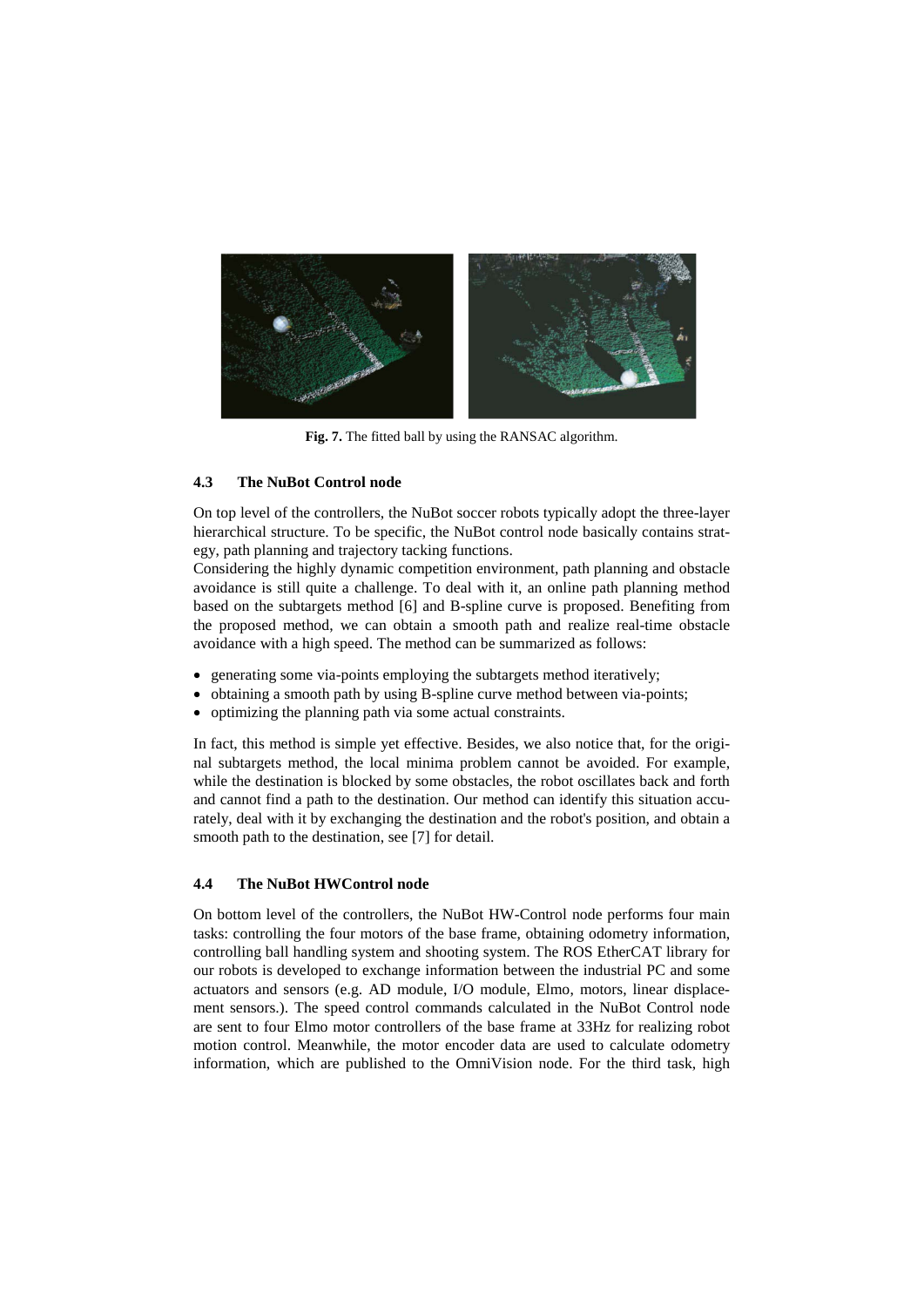control accuracy and high-stability performance are achieved by feedback plus feedforward PD control for the active ball handling system, where the relative distance between the robot and the ball measured with two linear displacement sensors is regarded as feedback signal and the robot velocity is used as the feedforward signal. The shooting system firstly needs to be calibrated off-line. During competitions, the node adjusts the hinge of the shooting rod to different heights according to the received commands: at-shooting or lob-shooting from the NuBot Control node. Then it receives the shooting commands, selects the shooting strength according to the calibration results and kicks the ball out.

### **4.5 The WorldModel node**

The real-time database tool (RTDB) developed by the CAMBADA team [8] has been employed to realize robot-to-robot communication. The information of the ball, the obstacles and the robot itself provided by the OmniVision node, the Kinect node and the FrontVision node is combined with the data communicated from teammates to acquire a unified world representation in the WorldModel node. The information from its own sensors and other robots is of great significance for single-robot motion and multi-robot cooperation. For examples, every robot fuses all obtained ball information, and only the robot with the shortest distance to ball should catch it and others should move to appropriate positions; each robot achieves accurate positions of the obstacles and obtains the positions of its teammates by communication, thus it can realize accurate teammate and opponent identification, which is important for our robots to perform the close-marking defense.

## **5 Simulation system**

The simulation is developed based on Gazebo, a brief introduction is given here, for detail please see [9]. The open source simulator Gazebo is adopted to simulate the motions of a soccer robot. The main reason we use Gazebo as the simulator is that Gazebo offers a convenient interface with Robot Operating System (ROS). In addition, Gazebo also features 3D simulation, multiple physics engines, high fidelity models, huge user base and etc. Therefore, the simulation system based on ROS and Gazebo can take advantage of many state-of-the-art robotics algorithms and useful debugging tools built in ROS. It can also benefit from or contribute to the active development communities of ROS and Gazebo in terms of code reuse and project codevelopment.

To integrate the real robot code with the simulation model, those nodes related directly to hardware should be replaced with model plugins. This replacement requires an appropriate communication interface. For this reason, ROS messages-passing and services-calling mechanisms are employed. Finally, the data flow of the integration of the real robot code and the model plugin is shown in Fig. 8.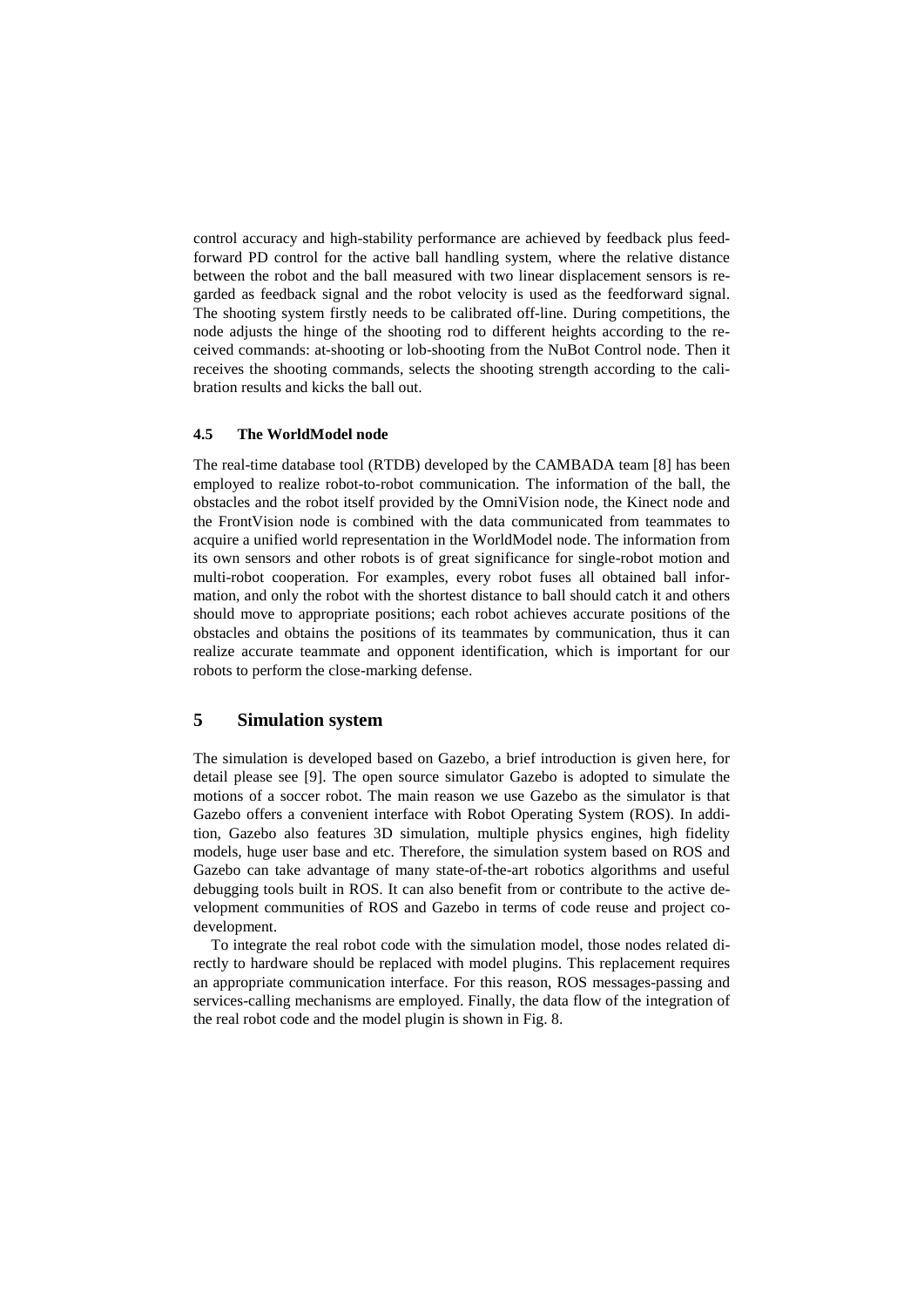The simulation system can be used for designing single robot behaviors and multirobot cooperation strategies. Furthermore, it can be employed to simulate a match between two teams, as shown in Fig. 9.



**Fig. 8.** The data flow graph of the integration of the real robot code and model plugin.



**Fig. 9.** Two sides of robot models compete in a soccer game. (a) The initial state of the robot models (black) and the rival robot models (red); (b) three robots on the right side of the soccer field are chasing the soccer ball; (c) Black robots shoot the goal.

## **6 Current Research Focuses**

Our current main research focuses are listed as follows:

• Robust robot vision: Soccer robots will have to be able to play games in outdoor environments and get rid of the color-coded environment sooner or later [10]. We will go on developing our robot vision system to make the robot work well in the